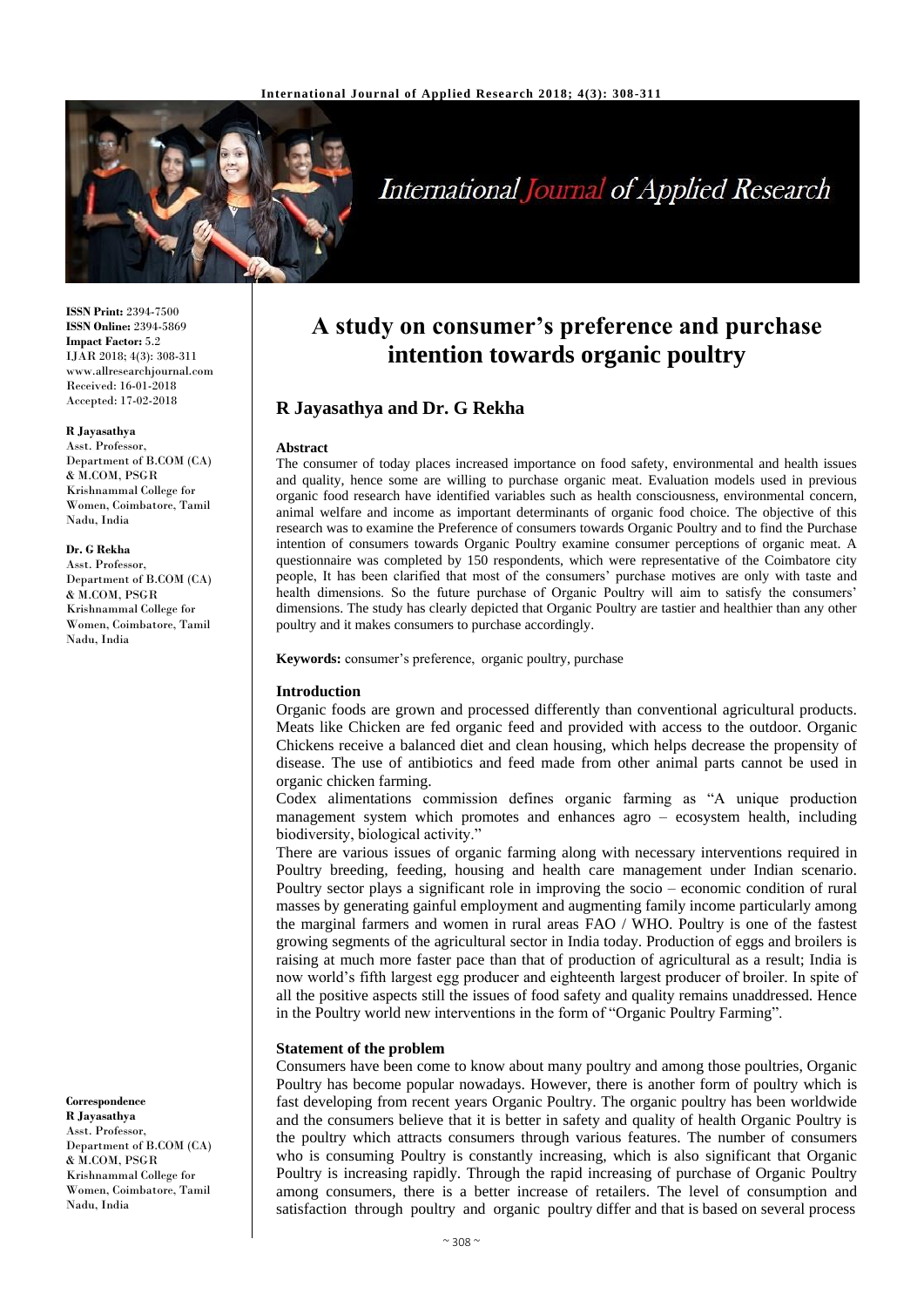that influence purchasing choices. The researcher in this context felt a need to identify the preference and satisfaction level in the Organic Poultry, so that inferences can be drawn about the number of consumers who prefer Organic Poultry.

1. To what extend the consumers prefer Organic Poultry?

2. Have the consumers Satisfy through the Organic Poultry after the consumption?

#### **Objectives of the study**

To study the Preference of consumers towards Organic Poultry.

To find the Purchase intention of consumers towards Organic Poultry.

#### **Research Methodology**

The main objective of this research is to study the Consumers preference and Satisfaction towards Organic Poultry.

#### **Area of the study**

The study was undertaken in and around Coimbatore city.

## **Data Source**

## **Primary Data**

Primary data has been collected through self constructed questionnaire considering the objective of the study.

## **Secondary Data**

The secondary data was collected from Journals, Newspapers, Magazines, and websites, reports, research studies.

## **Sampling Size**

Data has been collected from 150 respondents.

## **Sampling Technique**

Convenience Random Sampling (also known as availability sampling) is a specific type of non-probability sampling method that relies on data collection from population members who are conveniently available to participate in study. Convenience sampling is a type of sampling where the first available primary data source will be used for the research without additional requirements. The Convenience Random Sampling is used in the study.

#### **Review of literature**

Fanatico et al. (2009)<sup>[1]</sup> conducted a study on "Organic poultry production in the united states", in the journal of poultry science association. The study examined that organic poultry production in the United States has been described in terms of living conditions, health, and origin of birds, feed, and processing and allowed materials. The tool used in this study is Analysis of Variance (ANOVA). The study concludes that the slow-growing birds do not have lower methionine requirements than the fast birds; the use of synthetic methionine is a key issue for organic broiler producers because there is an upcoming ban by the nonorganic poultry.

Maria Eriksson (2010)<sup>[2]</sup> conducted a study on "Protein supply in organic broiler production using fast-growing hybrids", in the journal of Doctoral thesis of Swedish University of Agricultural sciences, Uppsala. The study examined that currently available organic protein feedstuffs generally contains only low levels. The objective has explained that effects of health and behaviour are access to outdoor pasture. The tools used in the study are Percentage analysis, ANOVA and Univariate to show the health effects of organic poultry. The study concludes that the diets used in the thesis were not efficient enough to reduce growth rate to comply with the slow-growing broiler.

Mohammad Kavoosi Kalashami (2012)<sup>[3]</sup> conducted a study on "Investigating consumers' willingness to pay for organic green chicken in Iran", in the international journal of Agricultural Management and Development. The study observed that the consumers' are willingness to pay for organic green chicken in Iran. The study has used the tools of Descriptive statistics of Sample characteristics. The study concludes that consumers' knowledge and information increase about the advantages of the green products and the effects of an antibiotics on health.

Brunberg et al. (2014)<sup>[4]</sup> conducted a study on "Genetics and welfare in organic poultry production" in the Journal of Bioforsk organic food and farming. The study observes that the report is to investigate the suitability of breeds and hybrids available for organic poultry farming. The study is based upon Internet based questionnaire, and it was sufficiently satisfied with Ross Rowan, even if they thought that they still grew too fast. The study concludes that though there is some research on welfare and genetics in organic poultry production, there is a lack of research at a national level.

**Table 1**

| <b>Personal Factors</b> | No. of respondents         | Per cent |      |
|-------------------------|----------------------------|----------|------|
|                         | <b>Below</b> 2years        |          | 29.3 |
|                         | 49<br>$26-35$ years        |          | 32.7 |
| Age                     | $36-45$ years<br>31        |          | 20.7 |
|                         | Above 45 years             | 26       | 17.3 |
|                         | Below 25 years             | 44       | 29.3 |
|                         | School Level               | 21       | 14.0 |
| Education level         | Degree                     | 54       | 36.0 |
|                         | 29<br>Diploma              |          | 19.3 |
|                         | <b>Professional Course</b> |          | 30.7 |
| Occupational status     | Government Employee        |          | 16.0 |
|                         | Private Employee           |          | 22.7 |
|                         | <b>Business</b>            |          | 22.0 |
|                         | Others                     |          | 39.3 |
|                         | 21<br>Up to Rs.20000       |          | 14.0 |
| Family income           | Rs.20001 to Rs.30000       | 44       | 29.3 |
|                         | Rs.30001 to Rs.40000       |          | 26.7 |
|                         | Above Rs.40001             |          | 30.0 |
| Residential Area        | Rural Area                 |          | 28.0 |
|                         | Urban Area                 |          | 50.7 |
|                         | Semi Urban Area            |          | 21.3 |

It is inferred from above table that 32.7 percent of the respondent are in the age group of up to 26-35 years, 36 percent of the respondents are degree holders, 30 percent of the respondents are belong to the income group of above Rs40001, 50.7 percent of the respondents are residing in urban area,

| <b>Table 2:</b> Source of awareness |
|-------------------------------------|
|-------------------------------------|

| <b>Source of awareness</b>   | <b>Respondents</b> | <b>Percentage</b> |
|------------------------------|--------------------|-------------------|
| Advertisements               | 36                 | 24.0              |
| <b>Friends and Relatives</b> |                    | 42 O              |
| <b>Neighbours</b>            |                    | 16.0              |
| Internet                     |                    | $^{\circ}8.0$     |
| Total                        |                    |                   |

*Source***:** Primary Data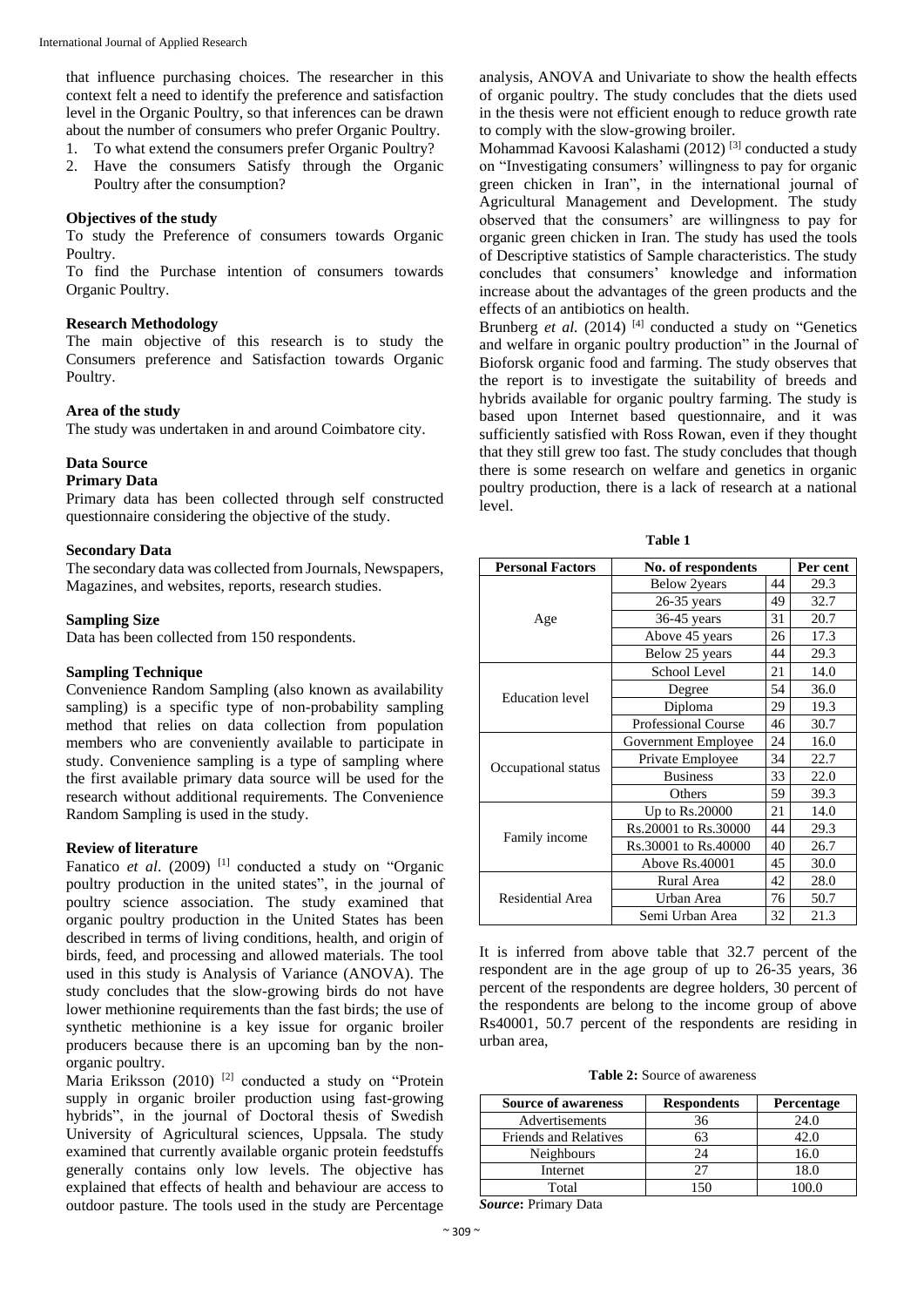From the above table it is known that 42.0% of the respondents have been aware of Friends and Relatives, 24.0% of the respondents are aware of Advertisements, 18.0% of the respondents are aware of Internet and 16.0% of the respondents are aware of Neighbours.

Hence, it is concluded that (42.0%) of the respondents has been aware of Friends and Relatives.

| <b>Period of awareness</b> | <b>Frequency</b> | Percentage |
|----------------------------|------------------|------------|
| Less than 6 months         | 19               | 12.7       |
| 6 months to 1 year         | 58               | 38.7       |
| 1 to 3 years               | 34               | 22.7       |
| More than 3 years          | 39               | 26.0       |
| Total                      | ۱۲0              | 00 Q       |

**Table 3:** Period of awareness

*Source***:** Primary Data

From the above table it is noted that 38.7% of the respondents has the awareness from 6 months to 1 year, 26.0% of the respondents has the awareness of More than 3 years, 22.7% of the respondents has from 1 to 3 years and 12.7% of the respondents has the awareness of Less than 6 months.

Hence, it is concluded that (38.7%) of the respondents has been aware from 6 Months to 1 Year.

**Table 4:** Place of Purchase of Meat

| <b>Place of purchase</b>                  | <b>Respondents</b> | <b>Percentage</b> |
|-------------------------------------------|--------------------|-------------------|
| <b>Butchery</b>                           | 29                 | 19.3              |
| <b>Meat Market</b>                        | 72                 | 48.0              |
| Farm                                      | 49                 | 32.7              |
| Total                                     |                    |                   |
| $\sim$<br>$\mathbf{r}$ .<br>$\sim$ $\sim$ |                    |                   |

*Source***:** Primary Data

From the above table it has been observed that 48.0% of the respondents are purchasing in Meat Market, 32.7% of the respondents are purchasing in Farm and 19.3% of the respondents are purchasing in Butchery.

Hence, it is concluded that (48.0%) of the respondents purchase from Meat Market.

## **Rank Analysis**

#### **Friedman's rank test**

Rank test is done to identify if there are significant differences in ranking the items, by the respondents.

**Table 5:** Factors which influence to purchase organic poultry

| <b>Factors</b>         | <b>Ranking</b> | <b>Mean of ranks</b> |
|------------------------|----------------|----------------------|
| Taste                  |                | 3.32                 |
| Quality                |                | 4.04                 |
| Digestion              |                | 4.78                 |
| Healthy                |                | 3.68                 |
| Convenience            |                | 4.79                 |
| Ease of Preparation    |                | 4.92                 |
| <b>Future Purchase</b> |                | 5.33                 |
| Diet Maintenance       |                | 5.15                 |

#### **Test Statisticsa**

|             | 150    |
|-------------|--------|
| Chi-Square  | 92.873 |
|             |        |
| Asymp. Sig. |        |

## **Inference**

The above table shows that the respondents have given first rank to Taste of Organic Poultry. This shows that compared to conventional poultry, Organic Poultry is very much tasty. Second rank has been given to Healthy factor, third rank has been given to Quality, while fourth rank has been given to Digestion, fifth rank is given to Convenience and sixth rank to Ease of Preparation, whereas seventh rank has been given to Diet Maintenance and eighth rank has been given to Future Purchase and which shows that respondents do not give much importance to Future Purchase.

It can be seen that Taste (Mean=3.32) is ranked higher by the respondents followed by Healthy factor (Mean=3.68); Quality (Mean=4.04); Digestion (Mean=4.78); Convenience (Mean=4.79); Ease of Preparation (Mean=4.92); Diet Maintenance (Mean=5.15); Future Purchase is ranked the Least (Mean=5.33).

The ranking as per the above table is valid as the chi square table values ( $c2 = 92.873$ ,  $p < 0.000$ ) are statistically significant.

#### **Chi-Square Test**

**H0:** "There is no significant relationship between Occupational Status and Preference towards Organic Poultry."

| <b>Table 6:</b> Relationship between occupational status and preference |
|-------------------------------------------------------------------------|
| towards organic poultry                                                 |

| <b>Cross Tabulation</b>    |                   |     |              |  |
|----------------------------|-------------------|-----|--------------|--|
|                            | <b>Preference</b> |     | <b>Total</b> |  |
| <b>Occupational Status</b> | High              | Low |              |  |
| Government employee        |                   |     | 37           |  |
| Private Employee           | 10                | 14  | 24           |  |
| <b>Business</b>            |                   | 32  | 38           |  |
| Others                     |                   | 45  | 51           |  |
| Total                      | 27                | 123 | 150          |  |

*Source***:** Computed Data

From the above given table, out of 150 respondents, 37 respondents are of Government Employees in which 5 has high Preference and 32 has low preference in Organic Poultry, 24 respondents are of Private Employees in which 10 have high Preference and 14 have Low Preference in Organic Poultry, 38 respondents are of Business in which 6 have high preference and 32 have low preference in Organic Poultry and 51 respondents are of Other occupational status in which 6 have high Preference and 45 have low preference in Organic Poultry.

|  | Table 6a: Chi-Square Test |  |
|--|---------------------------|--|
|--|---------------------------|--|

|            | <b>Calculated</b><br>value     | Degree of<br>freedom | Sig. | <b>Remarks</b> |
|------------|--------------------------------|----------------------|------|----------------|
| Chi-square | 11.081                         |                      |      | Rejected       |
|            | $C$ Cignificant of $50/$ lavel |                      |      |                |

S- Significant at 5% level

Chi square test is applied to find the relationship between Occupational Status and Preference towards Organic Poultry. As the chi-square significant value  $(p<0.011)$  is less than 0.05, hence there is significant relationship between Occupational Status and Preference towards Organic Poultry. Hence, the hypothesis is rejected.